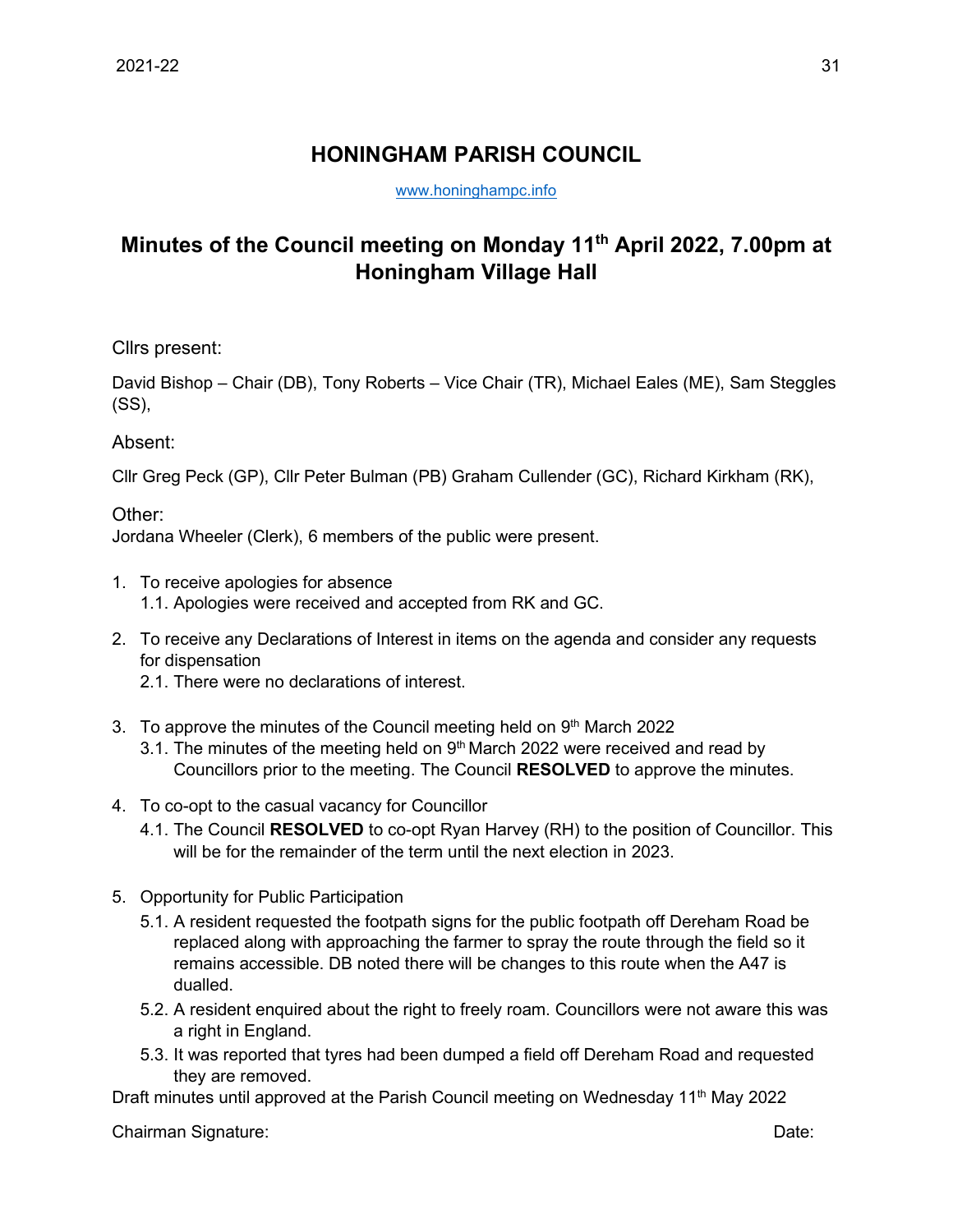- 5.4. The Clerk thanked the current holder of the Ailwyn Cup for cleaning it, noting it looked like new.
- 6. To report on progress of matters arising from previous meetings Information only
	- 6.1. The water supply for the Bowls Club has now been disconnected. The Council has been advised to make a formal complaint to the wholesaler as the disconnection has taken 4 times as long to complete as it should normally. The Clerk is investigating this.
	- 6.2. National Highways have been invited to the May meeting to discuss the dualling of the A47, details will be confirmed on the next agenda.
- 7. Finance To review and approve the bank reconciliation for Feb-March 2022 and approve payments for the following:

The Council considered the bank reconciliation, no queries were raised. Cheques are still being used whilst access to the online banking is being set up for the new signatories. The Council **RESOLVED** to approve the payments.

|                  | Description                           | Payment     | amount  |
|------------------|---------------------------------------|-------------|---------|
|                  |                                       | Type/Cheque |         |
|                  |                                       | Number      |         |
| $\overline{7}$ 1 | Jordana Wheeler - Expenses April 2022 | 100444      | £180.11 |

- 8. To receive an update from the latest Food Hub Liaison group meeting
	- 8.1. There was nothing to report due to the meeting being rescheduled.
- 9. To consider options for running village litter picks and temporary speed signs
	- 9.1. The current volunteer running both the litter picks and speed signs has stood down. The Clerk noted new volunteers would be needed to keep these activities going, this could be one person or it could be split. TR volunteered to run the SAM2 speed signs as he has previous experience of installing them. The Clerk noted that due to their weight 2 people will be needed for installation.
	- 9.2. The current litter pick equipment will need to be stored somewhere else until a new volunteer can be found. TR will store these items temporarily.
	- 9.3. Volunteers for litter picks will be sought again at the next meeting. The Council would welcome local residents to get involved.
- 10. To consider whether to take part in the Big Broadland Litter Pick 2022
	- 10.1. The Clerk summarised details of the litter pick (running from March June) including the chance to win £200 via the prize draw. Councillors felt this should be discussed with any future volunteers.

Draft minutes until approved at the Parish Council meeting on Wednesday 11<sup>th</sup> May 2022

Chairman Signature: Date: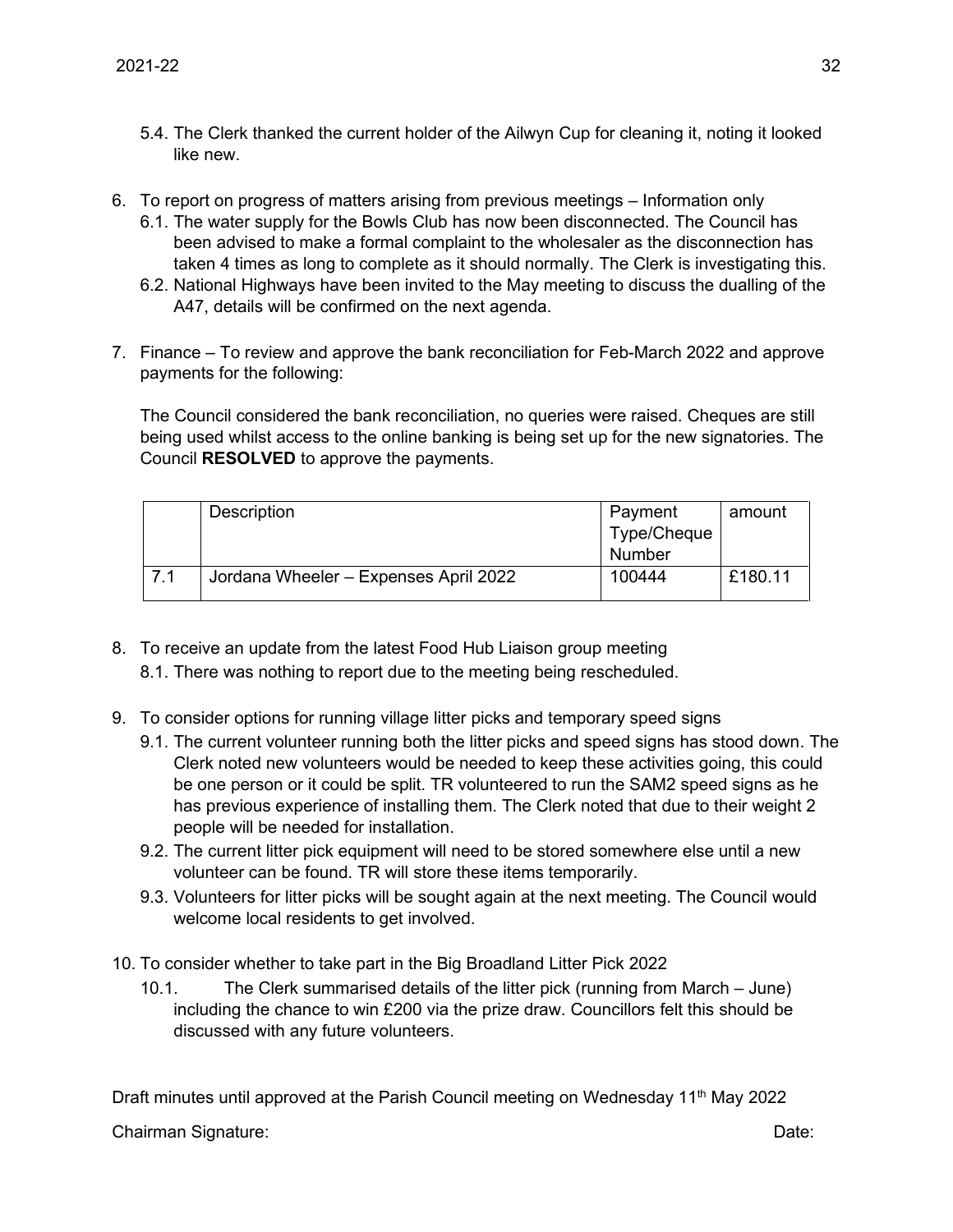- 11. To appoint a play area inspector for 2022
	- 11.1. The Council **RESOLVED** to appoint David Bracey as play area inspector for 2022. The Clerk noted some wear and tear to the play area including the fence. The Council wished to consider the outcome of the report before considering any repairs.
- 12. To consider a response to the following planning application:
	- 12.1. Application 20220509 Ground mounted solar photovoltaic (PV) farm with battery storage, Land East of Barnham Broom Road, Colton The Clerk noted although this application was not in the parish that it is the first stage of the project to install a solar farm which will include the cable going from Barnham Broom to the Food Hub. The application for the cable will be submitted separately. Councillors enquired if any communication had been received from the other parishes impacted by the application, none had been received. The Council **RESOLVED** they had no objections or comments on application 20220509.
- 13. To review and adopt the following updated policies and documents:
	- 13.1. Publication Scheme The Council **RESOLVED** to approve the Publication Scheme.
	- 13.2. Information Audit The Council **RESOLVED** to approve the Information Audit.
- 14. Correspondance
	- 14.1. Broadland District Council New electrical, battery & textile collection service. Details of the scheme have been shared on the Council facebook page and noticeboards. DB noted the scheme had been well used by residents in the first week and a separate van had been sent to collect items. All items can be left out on any bin collection day, if bagged separately.
	- 14.2. Launch of Norfolk Platinum Jubilee website This new website will host details of events happening across the County for the jubilee. Councillors considered whether they should organise anything for the jubilee. Details of a village picnic being organised by residents were shared. The Council **RESOLVED** to plant a tree in the autumn, ME will donate the tree and the Council will purchase a plaque. The location will be determined in the autumn. TR will liaise with the residents as to whether they require any support for their event.
- 15. To confirm details of the next meeting
	- 15.1. The next Parish Council meeting will take place at Honingham village hall on Wednesday 11<sup>th</sup> May 2022, 7.00pm. Please note this meeting will be the Annual Parish Meeting immediately followed by the Annual Parish Council Meeting.

Draft minutes until approved at the Parish Council meeting on Wednesday 11<sup>th</sup> May 2022

Chairman Signature: Date: